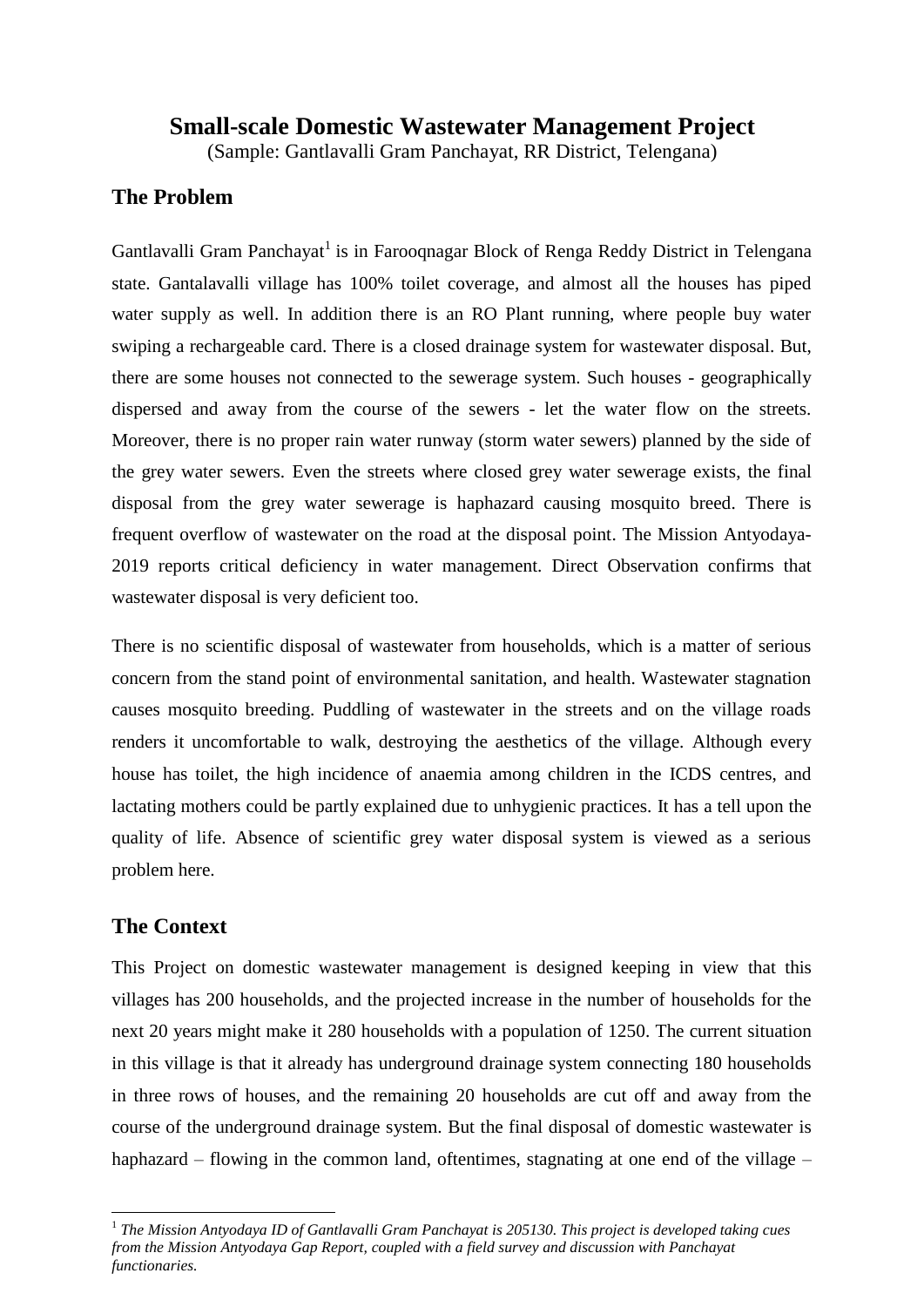away from sight. The construction of the existing drainage has been carried out without taking into account the follow of rainwater. The chances are that rain water, in all probability joins the grey water at the final disposal point.

It is advisable to assess and determine the course of the rain water, and construct a percolation pond or recharge well, which can help groundwater recharge. However, construction of storm water drainage is outside the scope of this proposal. This proposal specifically looks into addressing the problem of haphazard disposal of wastewater from bathrooms and households (grey water) from 280 households. It takes into account providing household level wastewater disposal solution to 20 households that are not connected to the existing sewerage system in order to cater to the scattered households that are away from the course of the sewerage line. The technology proposed is small-scale constructed wet land.

# **Objectives of this Project**

- 1. Construct a wastewater disposal system for houses that are connected to a centralized drainage system so that final disposal of grey water is scientific and environmentally sound.
- 2. Enable scattered households that are disconnected from centralised sewerage system to have household level technical solution can ensure scientific disposal of wastewater from the bathrooms and kitchens
- 3. Make way for grey water reuse for purposes such as improving groundwater recharge and / or expanding green cover in the village

| Sl. | <b>Technical structure</b>                    | <b>Technology to be used</b>             |
|-----|-----------------------------------------------|------------------------------------------|
|     | Connect the centralised sewer lines from all  | Constructed wetland                      |
|     | the streets into a common point, and          |                                          |
|     | construct a final grey water disposal system  |                                          |
|     | that is scientific and environmentally sound. |                                          |
| 2.  | Provide level leach pits to those households  | Single Leach pit (honey comb structure)  |
|     | that are cut off $-$ and away from the        | brick work 1.5 metre x 1 metre x 1 metre |
|     | centralised sewerage system.                  | rectangle) constructed for every house   |
|     |                                               | that is not connected to the centralised |
|     |                                               | sewer line.                              |

### **Components of this Proposal**

#### **Technology Description**

**1. Constructed Wetland System:** This is for the houses that are in rows connected by underground drainage. Constructed wetlands are free water surface systems with shallow water depths (or subsurface flow systems) with water flowing laterally through the sand or gravel. The removal efficiency of typical pollutants is very high in constructed wetlands. The major costs and energy requirements for constructed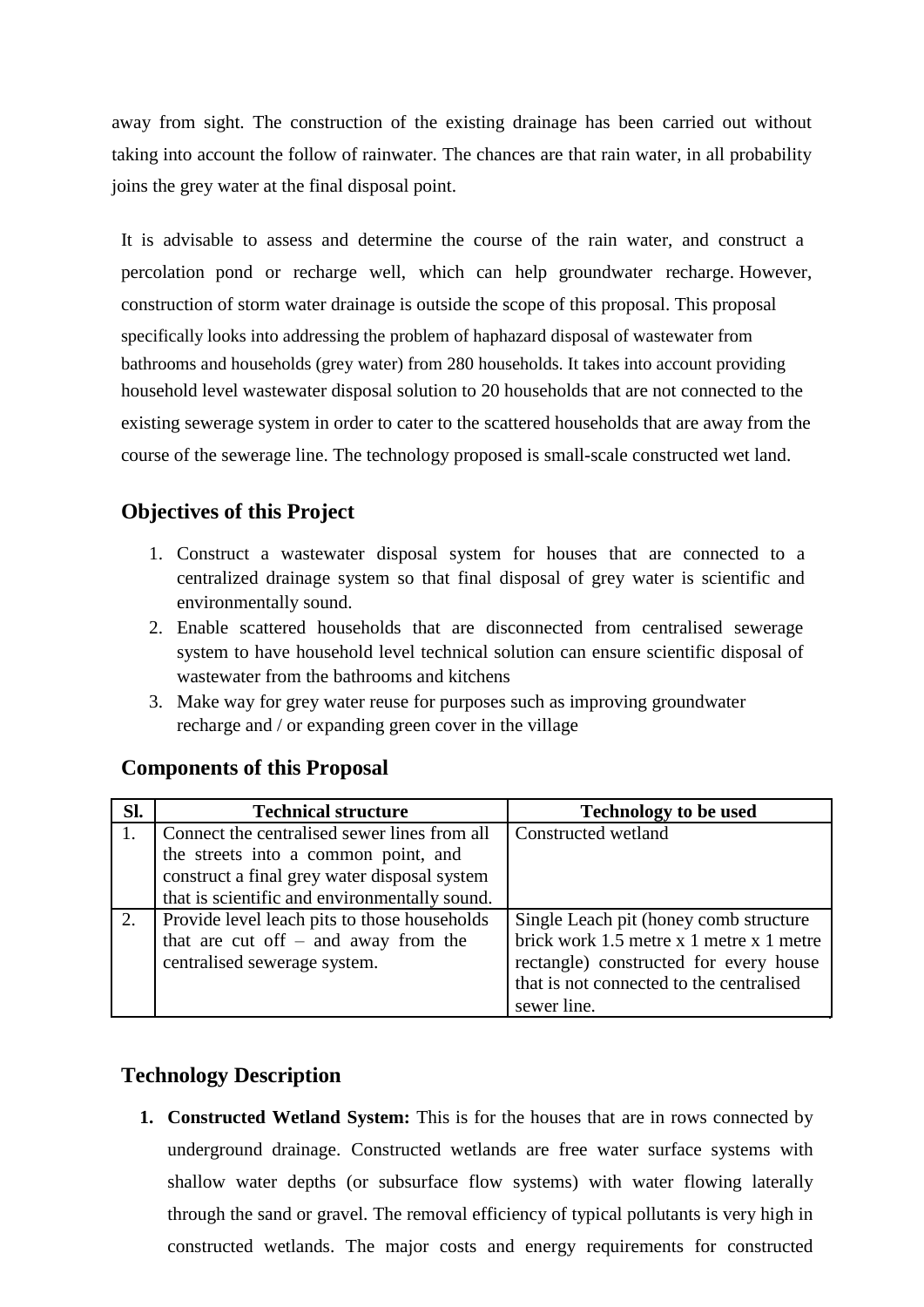wetlands are associated with pre-application treatment, pumping and transmission to the site (if not run on gravity), minor earthwork, and land costs. The land requirement may be at least four times higher compared to high-tech wastewater systems that are cost-intensive. In addition, a constructed system may require the installation of a barrier layer to limit percolation to groundwater and additional containment structures in case of flooding. See Diagram at Annexure – I.

Compared to conventional wastewater treatment technologies, constructed wetlands are cost-effective and easily operated and maintained, and they have a strong potential for application in a small community like Gantlavalli, that has available land but technology and budget constraints.

**2. Household Level Leach Pits for scattered Households:** Leach pits are proposed for households that are away, / not connected to the existing centralised sewerage system. This looks like single pit of a leach pit toilet. This is to be constructed like honey comb structures in brick work. See diagram  $-1 \& 2$ , at Annexure  $- II$ .

| <b>Population Parameters</b>       | <b>System Requirement</b>     | <b>Costs</b>                   |
|------------------------------------|-------------------------------|--------------------------------|
| Number of Households – 280         | Wastewater per capita $=50$   | Tentative cost of 60 KLD       |
| (260 HH connected to sewer and     | Lr in Gantlavalli             | system works out to $Rs.5 - 7$ |
| 20 HH not connected)               | Total wastewater 1170x50      | lakhs.                         |
| <b>Total Population – 1270</b>     | $Lrs = 58,500 (60 KLD)$       |                                |
| (i.e. 1170 in 260 HHs)             | Area required for             | <b>Annual Maintenance</b>      |
|                                    | preparing constructed         | Rs.20,000                      |
|                                    | wetland is 1600 sqmtr.        |                                |
| <b>Leach Pit for 20 households</b> | This is constructed using     | $Rs.5000$ per pit x 20 pits    |
|                                    | bricks<br>honey<br>comb<br>as |                                |
|                                    | structure.                    |                                |

**Technical Specifications based on Population Parameters**

### **Budget**

| Constructed Wetland System (60 KLD)                 | Rs. 7,00,000 |
|-----------------------------------------------------|--------------|
| Leach Pits $(20 \text{ numbers x} \text{ Rs.}5000)$ | Rs.1,00,000  |

### **Source of Fund**

• The capital investment will be provided from SBM-G, and most manual work can be done through MGNREGS by incorporating in the labour budget for MGNREGS.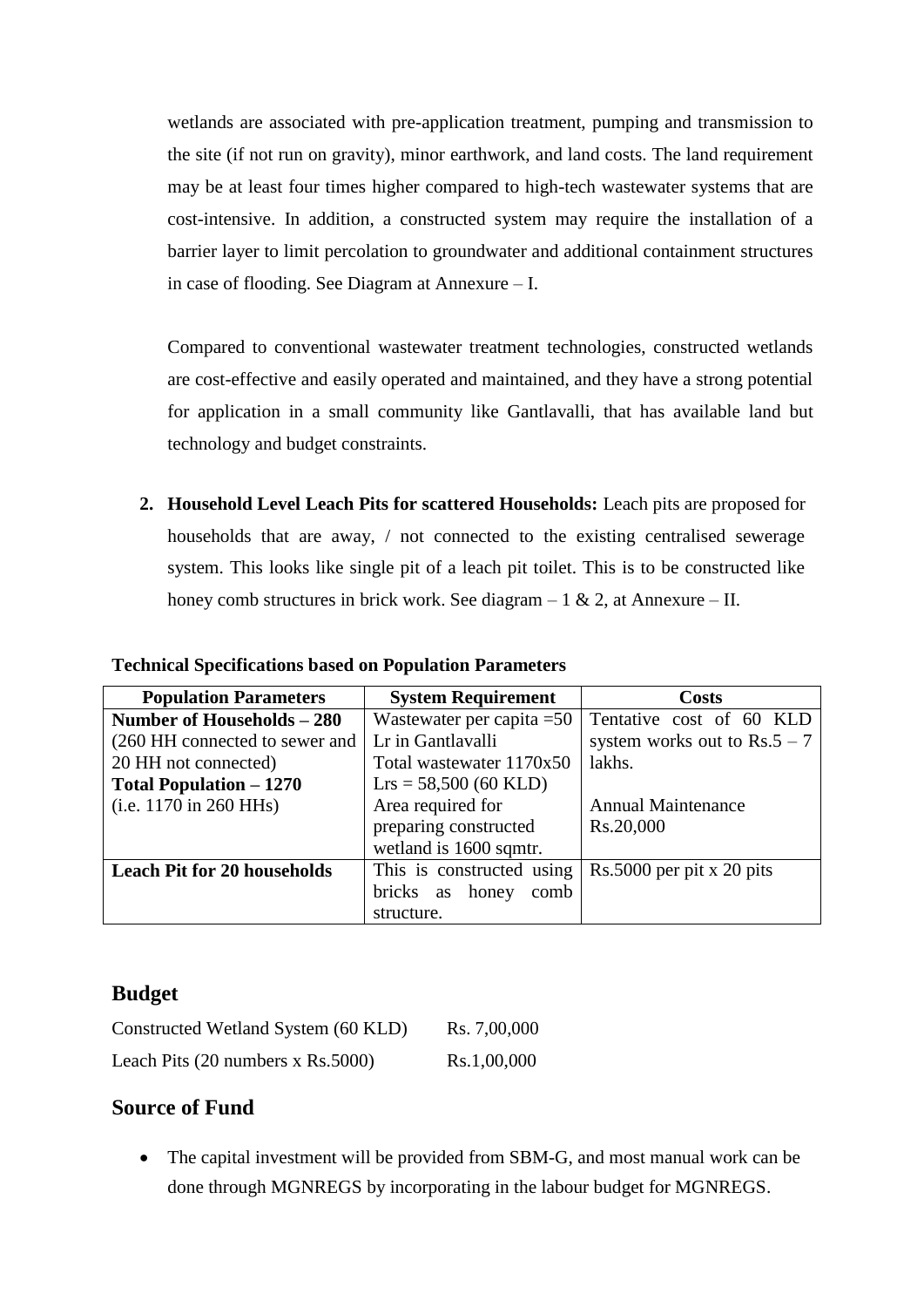• There is little maintenance cost – annually, which can be borne by the Gram Panchayat through its own source revenue. This can be generated even by going for fish culture through reuse of outlet water (after testing the quality of water is reusable for fish culture).

#### **Expected Benefits of the Project**

- It will help improve environmental sanitation, and quality of life in the village.
- Maintenance cost is very negligible, and it involves no power or fuel in operation.
- Reduction in water-borne diseases
- System such as Constructed Wetland System can render treated grey water to be reused for developing greenery, gardens etc. in the Gram Panchayat area. It can help improve the green cover in the village.
- If water treated through Constructed Wetland can be made to flow through oxidation pond, and polishing pond, it can be diverted to recharge groundwater, which can reduce the chances of village going water scarce.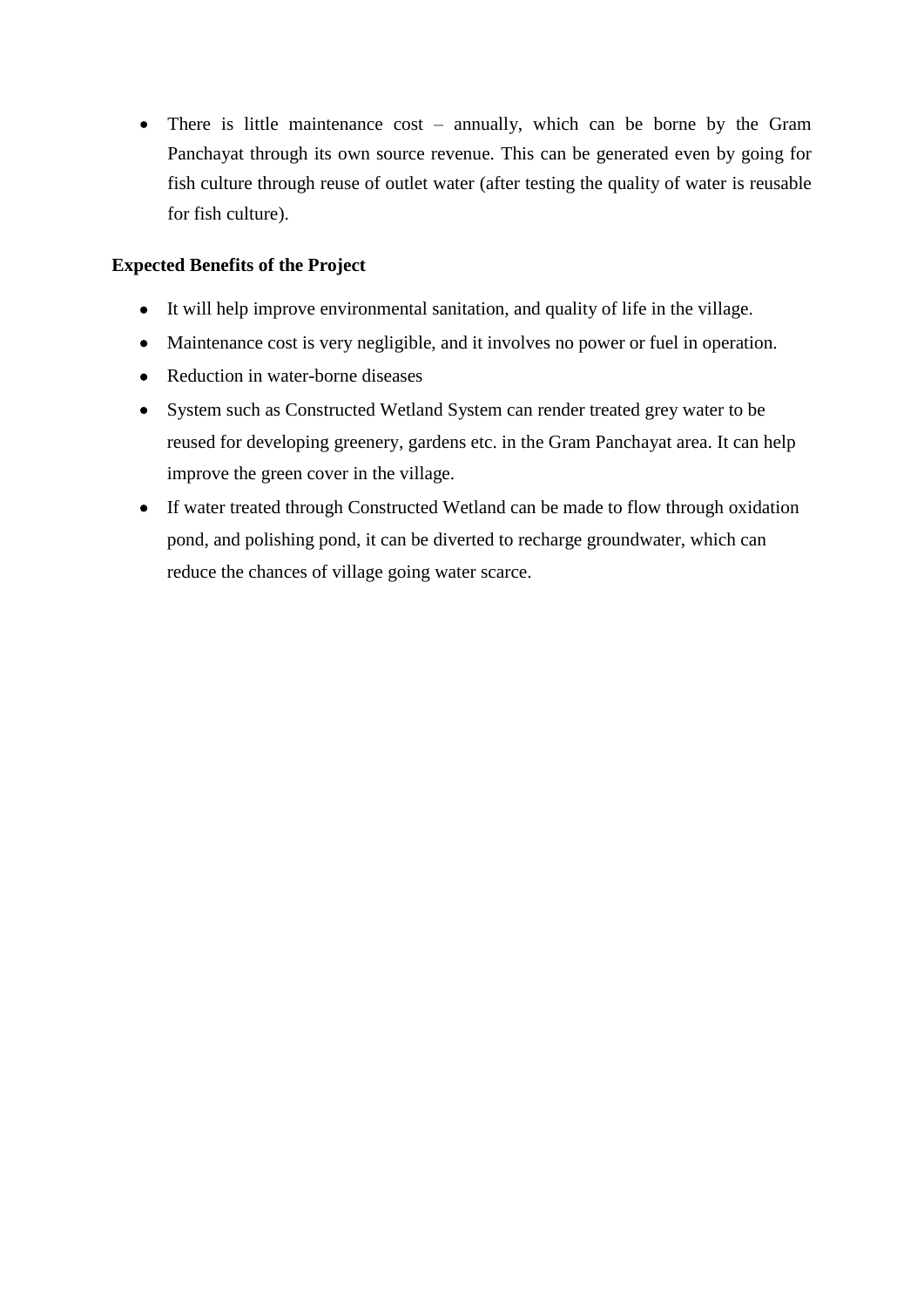**Annexure – I**







#### **Diagram – 3**